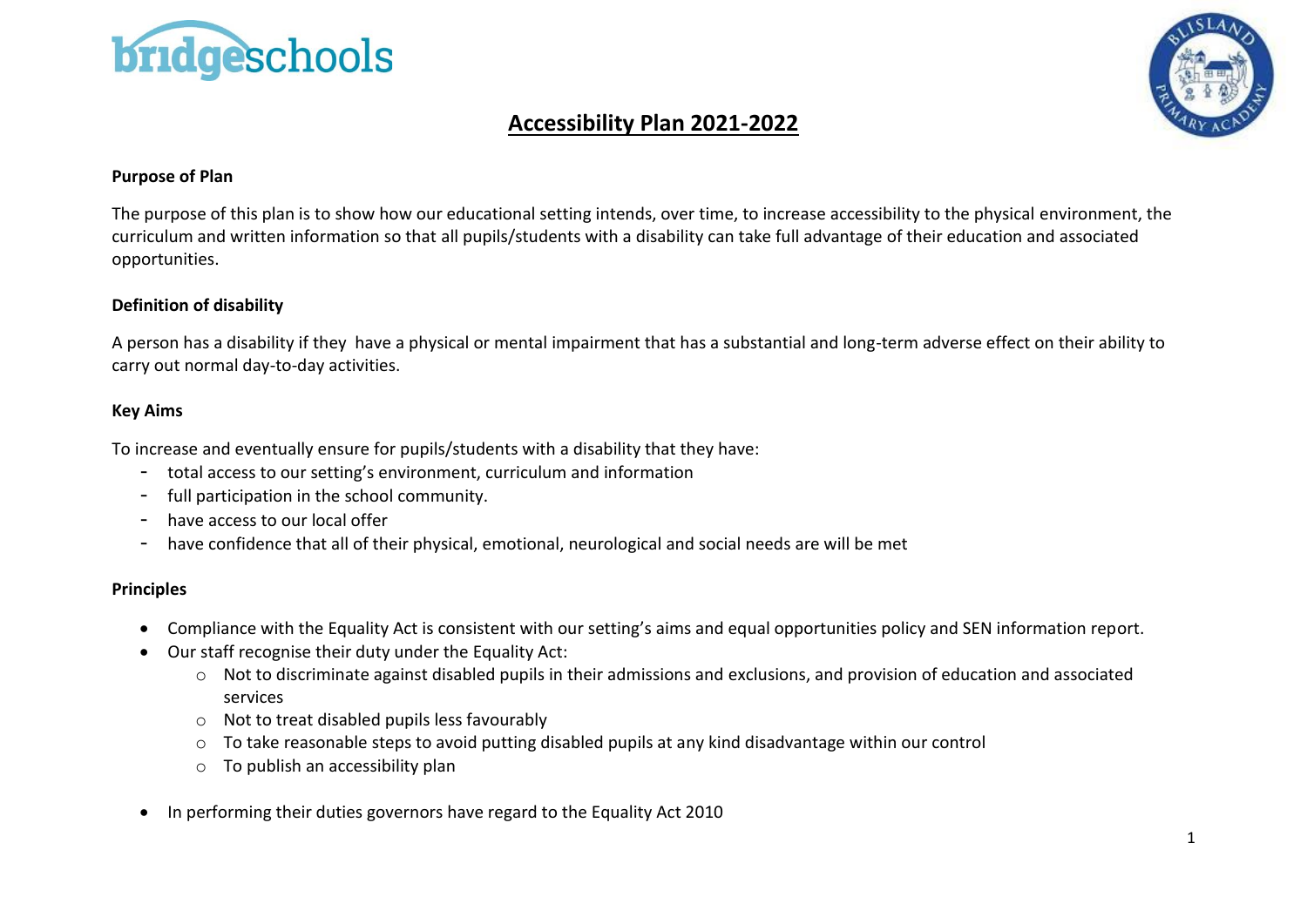

- Our setting
	- o recognises and values the young person's knowledge/parents' knowledge of their child's disability
	- o recognises the effect their disability has on their ability to carry out activities,
	- o respects the parents' and child's right to confidentiality
- The setting provides all pupils with a broad and balanced curriculum that is differentiated, personalised and age appropriate.
- The setting will work closely with other agencies to ensure that we best support the needs of the young person and their family (e.g. working with Paediatricians Speech and Language Therapist, Occupational Therapist, Teachers of the deaf etc)

## **Increasing Access for disabled pupils to the school curriculum**

*This includes teaching and learning and the wider curriculum of the school such as participation in after school clubs, leisure and cultural activities or school visits.*

- Our school offers a differentiated curriculum for all pupils.
- We use resources tailored to the needs of pupils who require support to access the curriculum
- Curriculum resources include examples of people with disabilities
- Curriculum progress is tracked for all pupils, including those with a disability
- Targets are set effectively and are appropriate for pupils with additional needs
- Provision of a robust and highly regarded Connected Curriculum.
- The curriculum meets the needs of all pupils
- Where necessary and possible, the environment is adapted to meet the needs of all pupils

## **Improving access to the physical environment of the school**

*This includes improvements to the physical environment of the school and physical aids to access education.*

The environment is adapted to the needs of pupils as required. This includes:

- Ramps
- Corridor width access to all classroom
- Disabled parking bays can be made available
- Library shelves at wheelchair-accessible height

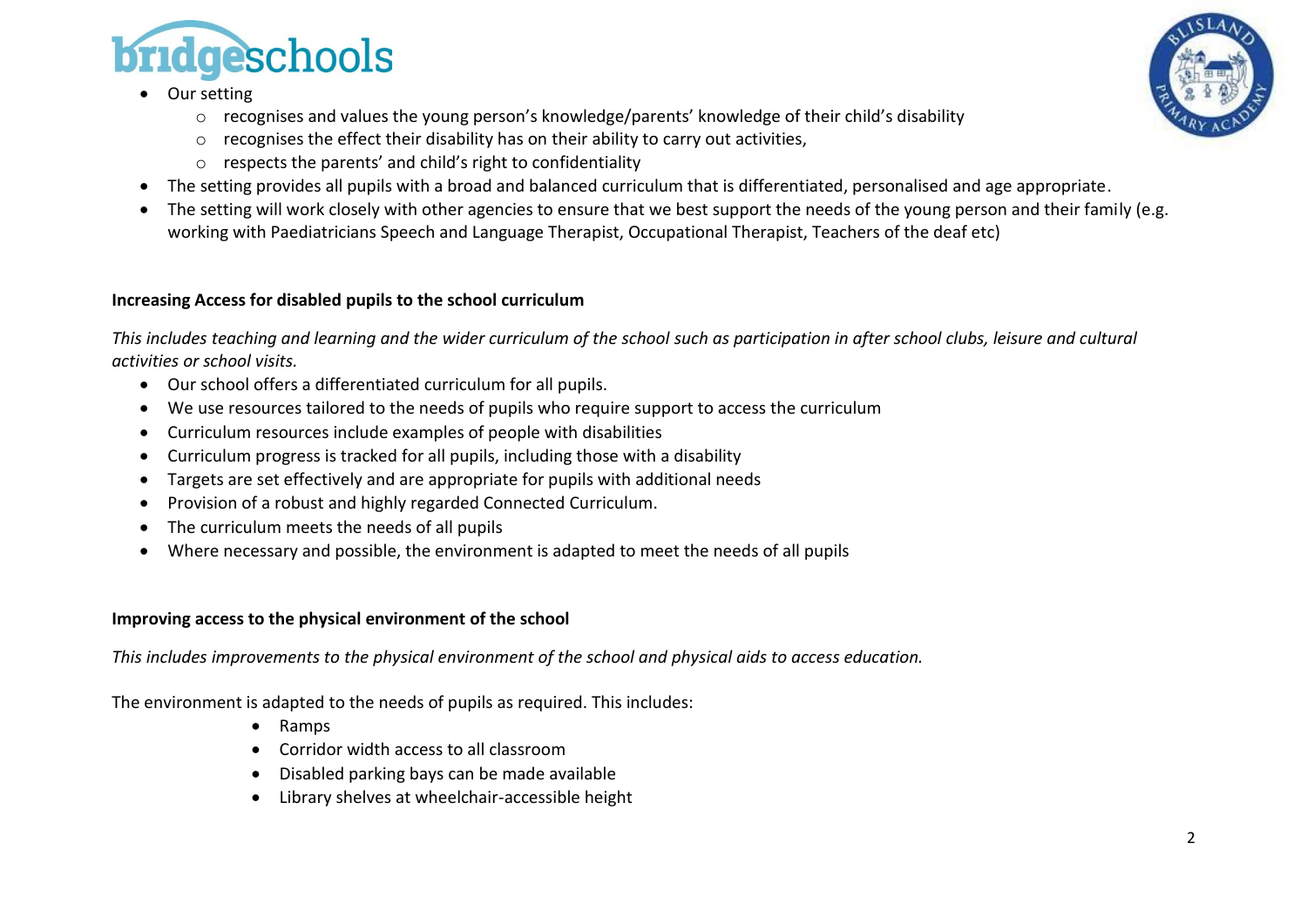

• Ease of access to all areas of the school beyond the steps \*\* School is a listed building and is currently accessed by steep steps\*\*



### **Improving the delivery of written information to disabled pupils**

*This will include planning to make written information that is normally provided by the school to its pupils available to disabled pupils. Examples might include handouts, timetables, textbooks and information about school events. The information should take account of pupils' disabilities and pupils' and parents preferred formats and be made available within a reasonable time frame.*

Our school will use a range of communication methods to ensure information is accessible. This includes:

- Internal signage
- Large print resources
- Braille
- Pictorial or symbolic representations (e.g. visual timetables, cue cards, PECs)
- Consideration of where resources are sited for access and visibility
- Colour of backgrounds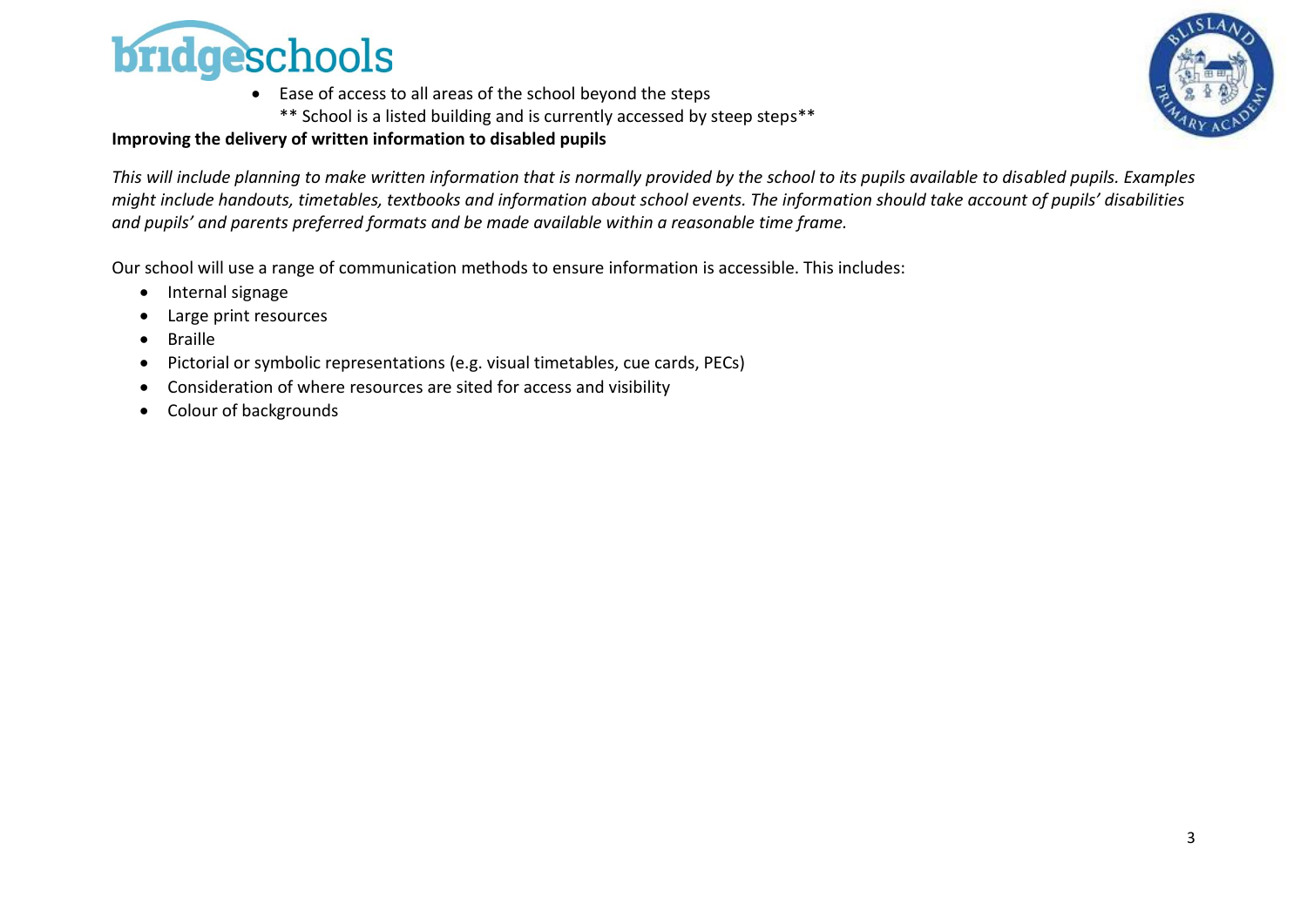

# Accessibility Action Plan



## **Increasing Access for disabled pupils to the school curriculum**

|                                 |                                   |                                      | Who responsible | Long, medium  | <b>Time</b> |              |
|---------------------------------|-----------------------------------|--------------------------------------|-----------------|---------------|-------------|--------------|
| <b>Accessibility Outcome</b>    | <b>Current Good Practice</b>      | <b>Action to ensure Outcome</b>      |                 | or short-term | Frame       | <b>Notes</b> |
| All pupils receive a rich and   | Our school offers a               | SLT to monitor and                   | SLT, SENDCo     | Long term     | Half-termly |              |
| broad curriculum that           | differentiated curriculum for all | review the new Connected             |                 |               |             |              |
| provides diversity and equality | pupils.                           | Curriculum and focus on provision    |                 |               |             |              |
| and meets                       |                                   | for SEND pupils and differentiation  |                 |               |             |              |
| the needs of all learners.      |                                   | for same                             |                 |               |             |              |
|                                 |                                   | SENDCo/Asst.                         |                 |               |             |              |
| Clear and well defined          | We provide resources and          | Head/SENDCo to audit                 | SLT, SENDCo     | Short-term    | Half-termly |              |
| interventions improve           | interventions that are tailored   | interventions and their              |                 |               |             |              |
| the progress and                | to the needs of pupils who        | success/impact and benchmark         |                 |               |             |              |
| attainment of all               | require support to access the     | with other MAT                       |                 |               |             |              |
| learners.                       | curriculum.                       | schools.                             |                 |               |             |              |
|                                 |                                   |                                      |                 |               |             |              |
|                                 |                                   |                                      |                 |               | Half-termly |              |
| Classrooms are                  | Curriculum progress is tracked    | SENDCo to undertake an audit of      | SLT, SENDCo     | Short-term    |             |              |
| organised to promote            | for all pupils, including those   | resources and quality first teaching |                 |               |             |              |
| the participation of and        | with a disability.                | to ensure that lessons are planned   |                 |               |             |              |
| independence for all pupils     | Targets are set effectively and   | to meet the needs of all pupils in   |                 |               |             |              |
| where applicable.               | are appropriate for pupils with   | the class.                           |                 |               |             |              |
|                                 | additional needs.                 |                                      |                 |               |             |              |
|                                 |                                   |                                      |                 |               |             |              |
|                                 |                                   |                                      |                 |               |             |              |
| SEND pupils have access to      | Pupils have access to a range of  | Update and introduce new             |                 |               |             |              |
| appropriately                   | technology to support their       | technology where relevant and        |                 |               | When        |              |
|                                 | learning needs.                   | urgently if a specific need arises.  |                 | Short-term    | needed      |              |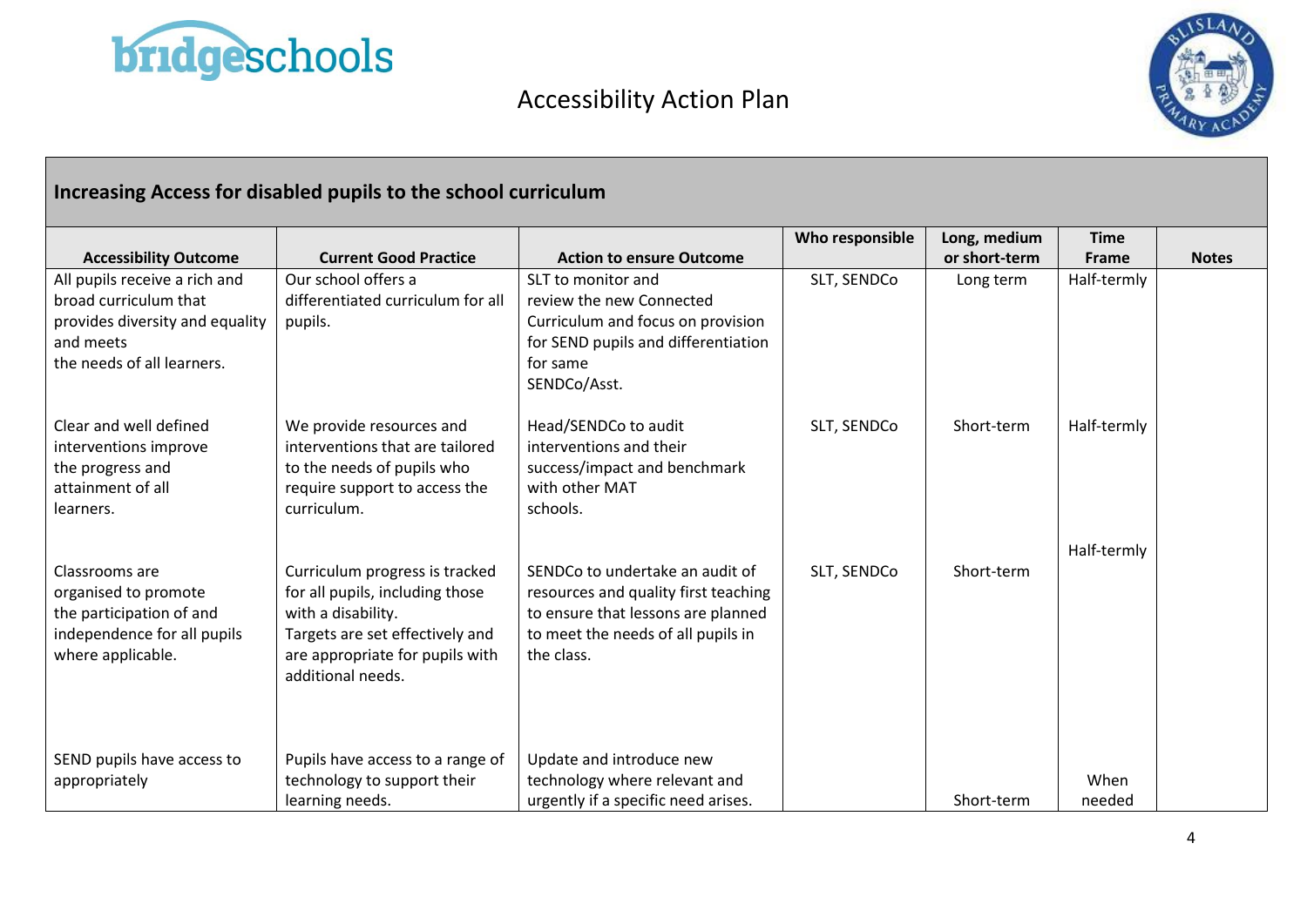

| MAAWWWWJJJIVVIU                                                                                                                      |                                                  |                                                                                                                                                           |                  |             |             |  |
|--------------------------------------------------------------------------------------------------------------------------------------|--------------------------------------------------|-----------------------------------------------------------------------------------------------------------------------------------------------------------|------------------|-------------|-------------|--|
| designed technology to allow                                                                                                         |                                                  |                                                                                                                                                           | SENDCo and class |             | And in line |  |
| for alternative means to                                                                                                             |                                                  |                                                                                                                                                           | teachers         |             | with advice |  |
| record their learning where                                                                                                          |                                                  |                                                                                                                                                           |                  |             | such as     |  |
| appropriate.                                                                                                                         |                                                  |                                                                                                                                                           |                  |             | <b>EHCP</b> |  |
| Staff training to support SEND<br>pupils – with a focus on key<br>areas of need within the<br>School: SLCN, SPLD, ASD,<br>Dyspraxia. | The curriculum meets the needs<br>of all pupils. | Undertake audit of training needs<br>across the MAT. Plan and provide a<br>robust training programme<br>covering the broad range of needs<br>highlighted. | SENDCo           | Medium-term | Termly      |  |
| Check that resources                                                                                                                 | Curriculum resources include                     |                                                                                                                                                           | SLT, Teaching    | Long-term   | ongoing     |  |
| celebrate diversity<br>whenever possible.                                                                                            | examples of people with<br>disabilities.         |                                                                                                                                                           | Staff            |             |             |  |
|                                                                                                                                      |                                                  |                                                                                                                                                           |                  |             |             |  |

 $SLA<sub>A</sub>$ 

ALLA ...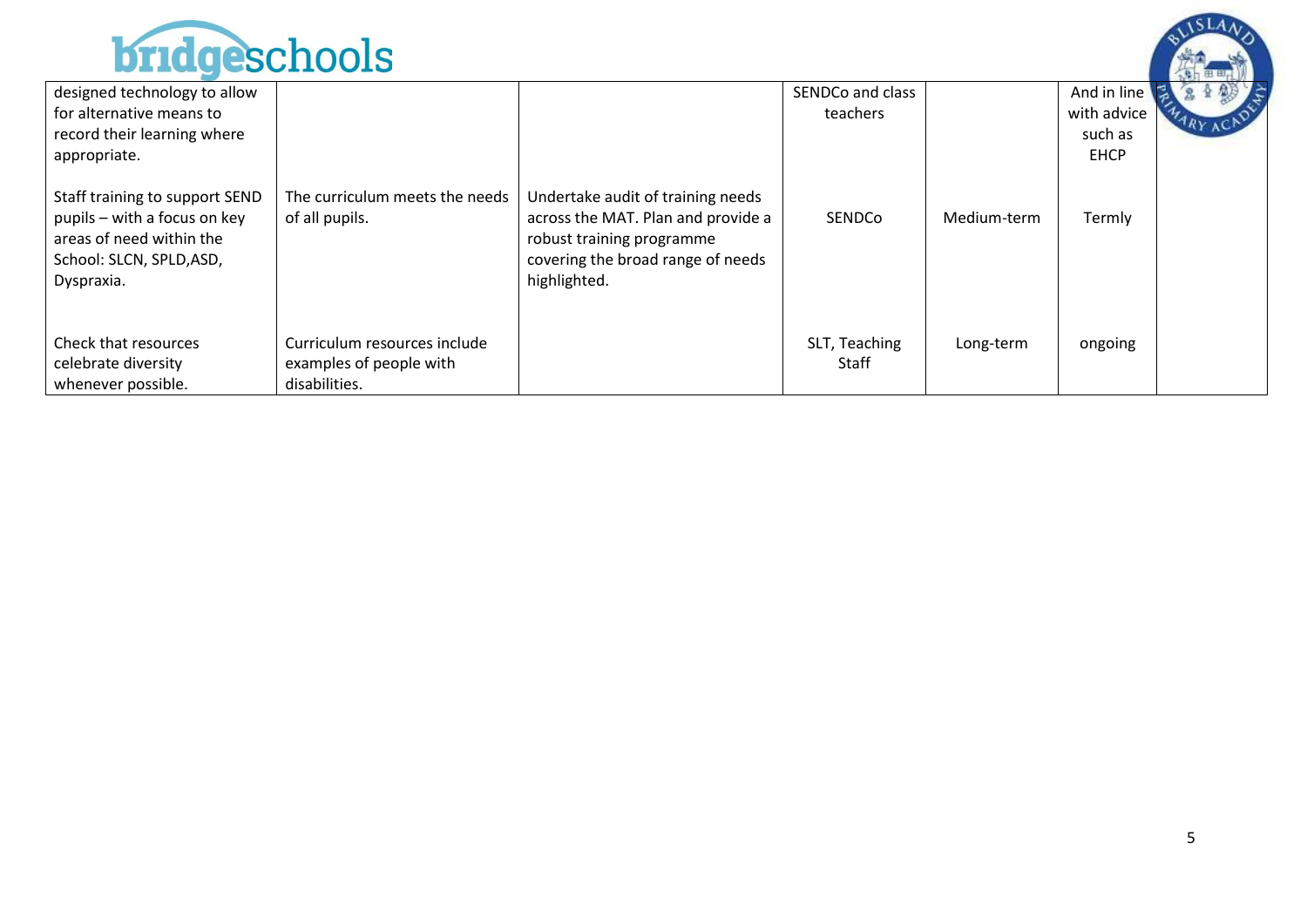



| Improving access to the physical environment of the school |                                      |                                      |                       |               |              |               |
|------------------------------------------------------------|--------------------------------------|--------------------------------------|-----------------------|---------------|--------------|---------------|
|                                                            |                                      |                                      | Who responsible       | Long, medium  | <b>Time</b>  |               |
| <b>Accessibility Outcome</b>                               | <b>Current Good Practice</b>         | <b>Action to ensure Outcome</b>      |                       | or short-term | <b>Frame</b> | <b>Notes</b>  |
| <b>Ensure that corridors</b>                               | The environment is adapted to        | Yearly review of main areas to be    | SLT, Central          | Long-term     | Ongoing      |               |
| are left unobstructed                                      | the needs of pupils as required.     | considered with regular daily        | Premises              |               |              |               |
| and tidy at all times.                                     | This includes:                       | monitoring to ensure that corridors  | Managers              |               |              |               |
|                                                            | Location of classrooms               | etc. are clear and safe for all      |                       |               |              |               |
| Wheelchair access is                                       | and nursery                          | users and any wheelchair users.      |                       |               |              |               |
| provided to all areas of                                   | Multiple Entry and exit<br>$\bullet$ |                                      |                       |               |              |               |
| the school.                                                | points to each room                  | Consideration for upgrading toilets  |                       |               |              |               |
|                                                            | Height and<br>$\bullet$              | for wheel chair/disability access.   |                       |               |              |               |
| Monitor access to the                                      |                                      |                                      |                       |               |              | School steps  |
| buildings for all pupils,                                  |                                      | Contingency for PI child/children    |                       |               |              | pose a        |
| staff and visitors.                                        |                                      | who may join our school and how      |                       |               |              | significant   |
|                                                            |                                      | we mitigate the gradient of the      |                       |               |              | problem to    |
|                                                            |                                      | school steps                         |                       |               |              | accessibility |
|                                                            |                                      |                                      |                       |               |              |               |
|                                                            |                                      |                                      |                       |               |              |               |
|                                                            | Risk assessments for all pupils      |                                      |                       |               |              |               |
| Ensure all pupils can be safely                            | with disabilities.                   |                                      | SLT, SENDCo           | Medium-term   | Reviewed     |               |
| evacuated.                                                 | PEEP for children effective and      |                                      |                       |               | termly       |               |
|                                                            | reviewed                             |                                      |                       |               |              |               |
|                                                            |                                      |                                      |                       |               |              |               |
|                                                            |                                      |                                      |                       |               |              |               |
| Ensure hearing and visual                                  | Newly recognised child with HI.      | Develop a system to ensure all staff |                       |               |              |               |
| environment in classrooms is                               | Change in approach to her            | are aware of their responsibilities  | SLT, SENDCo,          | Medium-term   | As required  |               |
| regularly monitored to                                     | learning in place: e.g position in   | in relation to disabled pupils.      | <b>Class Teachers</b> |               |              |               |
| support hearing impaired and                               | the class, tone of the teacher,      |                                      |                       |               |              |               |
| visually impaired children                                 | processing time, visual              |                                      |                       |               |              |               |
|                                                            | demonstrations                       |                                      |                       |               |              |               |

6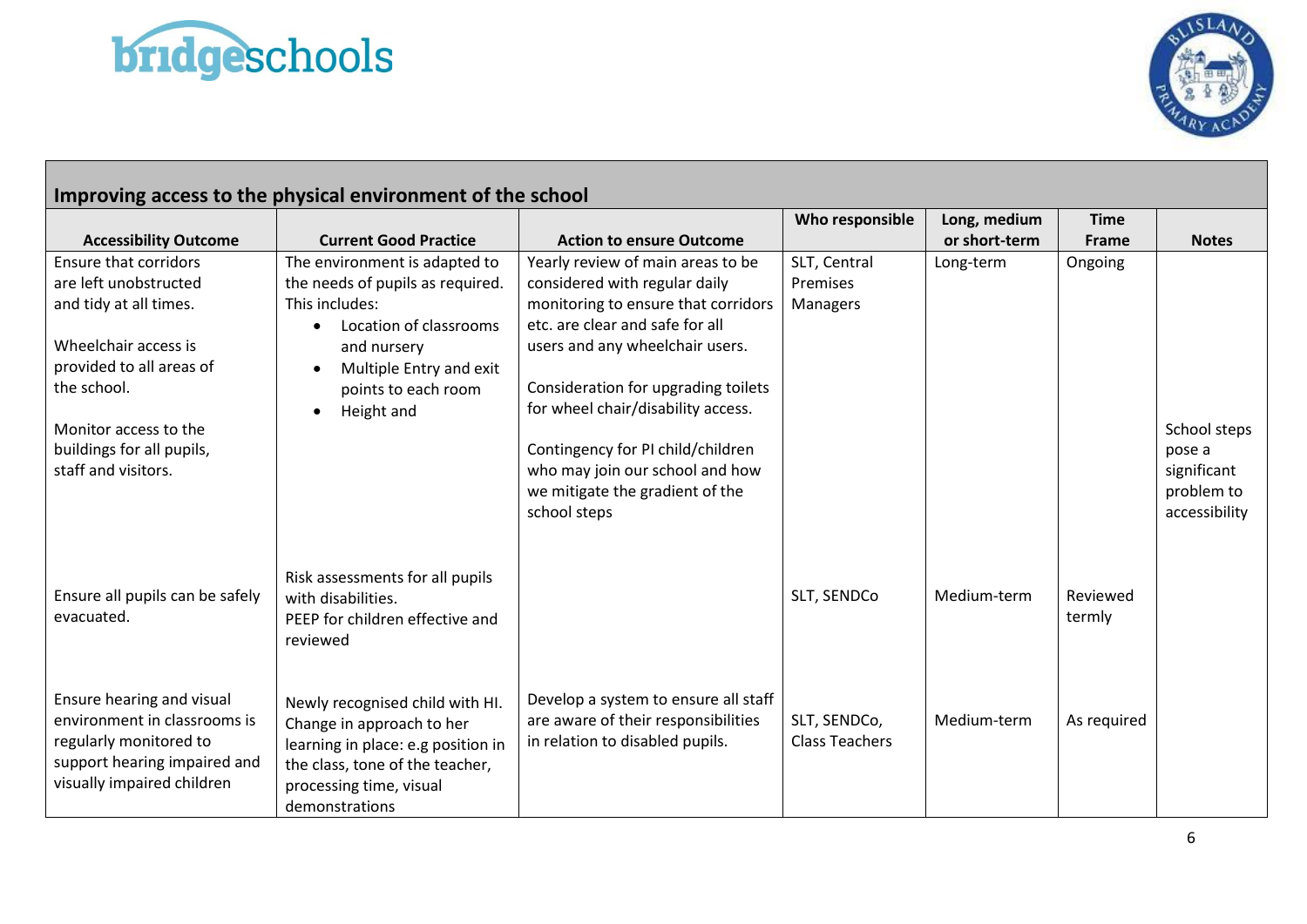

| <b>Messel Annual Schauer</b> |                             |  |  |  |
|------------------------------|-----------------------------|--|--|--|
|                              | Seek support from HI and VI |  |  |  |
|                              | advisory teachers.          |  |  |  |
|                              |                             |  |  |  |
|                              |                             |  |  |  |
|                              |                             |  |  |  |
|                              |                             |  |  |  |
|                              |                             |  |  |  |
|                              |                             |  |  |  |
|                              |                             |  |  |  |
|                              |                             |  |  |  |

 $SLA<sub>A</sub>$ 

Att of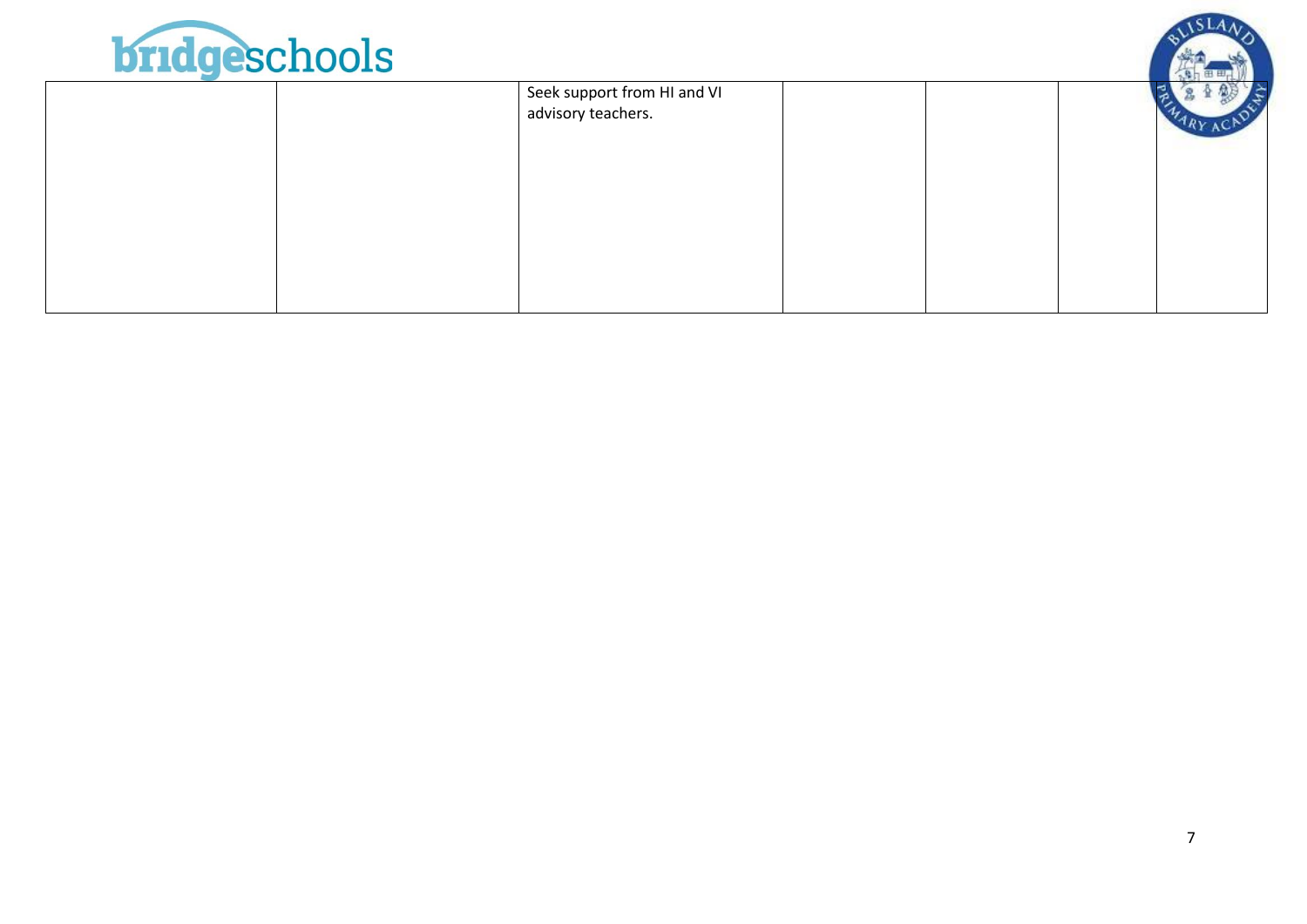



# **Improving the delivery of written information to disabled pupils**

|                                |                                   |                                     | Who responsible | Long, medium  | <b>Time</b> |              |
|--------------------------------|-----------------------------------|-------------------------------------|-----------------|---------------|-------------|--------------|
| <b>Accessibility Outcome</b>   | <b>Current Good Practice</b>      | <b>Action to ensure Outcome</b>     |                 | or short-term | Frame       | <b>Notes</b> |
| Improve the delivery of        | Our school uses a range of        | Ensure all pupils have access to    | SENDCo, SLT     | Long-term     | ongoing     |              |
| information in writing in an   | communication methods to          | resources and written formats that  |                 |               |             |              |
| appropriate format to suit     | ensure information is             | support their needs.                |                 |               |             |              |
| individual needs.              | accessible.                       |                                     |                 |               |             |              |
|                                | This includes:                    |                                     |                 |               |             |              |
|                                | <b>2 Internal signage</b>         |                                     |                 |               |             |              |
|                                | <b>2 Large print resources</b>    |                                     |                 |               |             |              |
|                                | <b>图 Braille</b>                  |                                     |                 |               |             |              |
|                                | <b>2 Pictorial or symbolic</b>    |                                     |                 |               |             |              |
|                                | representations                   |                                     |                 |               |             |              |
|                                | <b>R</b> Consideration of where   |                                     |                 |               |             |              |
|                                | resources are sited for           |                                     |                 |               |             |              |
|                                | access and visibility             |                                     |                 |               |             |              |
|                                | 2 Consider use of language: e.g.  |                                     |                 |               |             |              |
|                                | blanks levels, figurative speech, |                                     | <b>SLT</b>      | Long-term     | Ongoing     |              |
|                                | word choice, body language        |                                     |                 |               |             |              |
|                                |                                   | Provide information and letters in  |                 |               |             |              |
| Review information to          |                                   | clear print in clearly written      |                 |               |             |              |
| parents/carers to ensure it is |                                   | English. School office will support |                 |               |             |              |
| accessible.                    |                                   | and help parents to access          |                 |               |             |              |
|                                |                                   | information and complete school     |                 |               |             |              |
|                                |                                   | forms                               |                 |               |             |              |
|                                |                                   |                                     |                 |               |             |              |
|                                |                                   | Provide guidance to staff on        | SENDCo          | Long-term     | ongoing     |              |
|                                | Training opportunities planned    | dyslexia, ASD and accessible        |                 |               |             |              |
|                                | throughout the year to support    | information                         |                 |               |             |              |